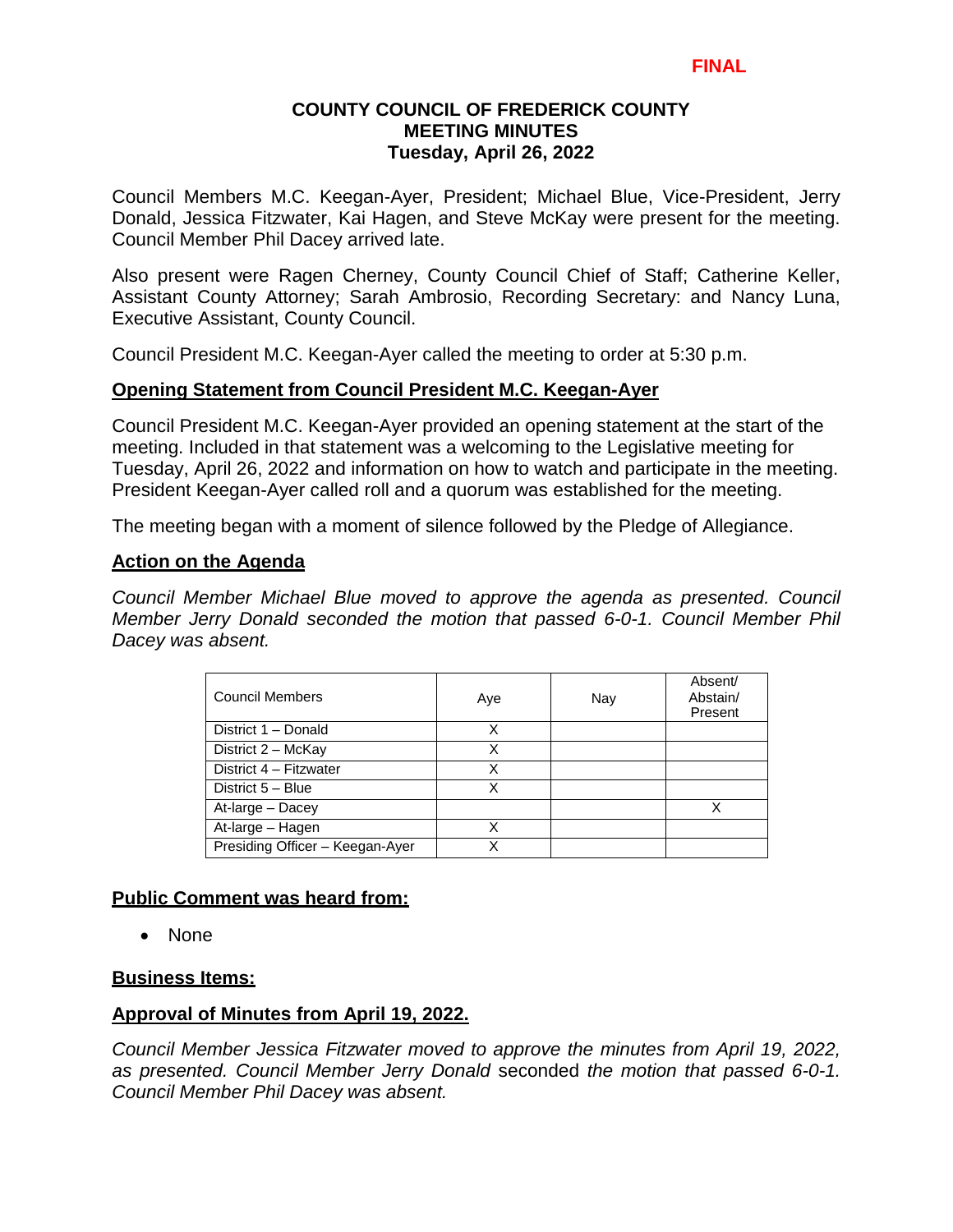## **COUNTY COUNCIL OF FREDERICK COUNTY MEETING MINUTES Tuesday, April 26, 2022**

| <b>Council Members</b>          | Aye | Nay | Absent/<br>Abstain/<br>Present |
|---------------------------------|-----|-----|--------------------------------|
| District 1 - Donald             | x   |     |                                |
| District 2 - McKay              | Χ   |     |                                |
| District 4 - Fitzwater          | X   |     |                                |
| District 5 - Blue               | x   |     |                                |
| At-large - Dacey                |     |     | Χ                              |
| At-large - Hagen                |     |     |                                |
| Presiding Officer - Keegan-Ayer | χ   |     |                                |

### **Sugarloaf Area Plan Discussion**

Tim Goodfellow, Environmental Planner, Livable Frederick Planning & Design Office, Planning & Permitting Division and Kimberly Golden Brandt, Livable Frederick Director, provided information to the Council on the Sugarloaf Area Plan.

### **Third Reading Calendar**

At 5:56 p.m. Council President M.C. Keegan-Ayer passed the gavel to Council Vice President Michael Blue.

## **Amended Bill No. 22-09 – Establish a Police Accountability Board**

*Council President M.C. Keegan-Ayer moved to approve Amended Bill No. 22-09 – Establish a Police Accountability Board. Council Member Jerry Donald seconded the motion.*

*Council President M.C. Keegan-Ayer moved to approve Amendment 7 on Bill No. 22-09 – Establish a Police Accountability Board. Council Member Jerry Donald seconded the motion that passed 6-0-1. Council Member Phil Dacey was absent.*

#### **AMENDMENT 7 on Bill No. \_\_22-09\_\_**

**Introduced By:** Council President Keegan-Ayer (District 3) **Introduction Date:** April 26, 2022 **Adopted/Rejected/Withdrawn:**

An ACT stablish a Police Accountability Board and an Administrative Charging Committee; setting forth the qualifications for members and method of appointment; setting forth the process for selection of the board chairperson; providing for a process to receive certain complaints alleging police misconduct; setting forth the duties of the Board; defining certain terms; providing for the requirement to submit financial disclosure statements; providing for the staggering of initial appointments to the Board;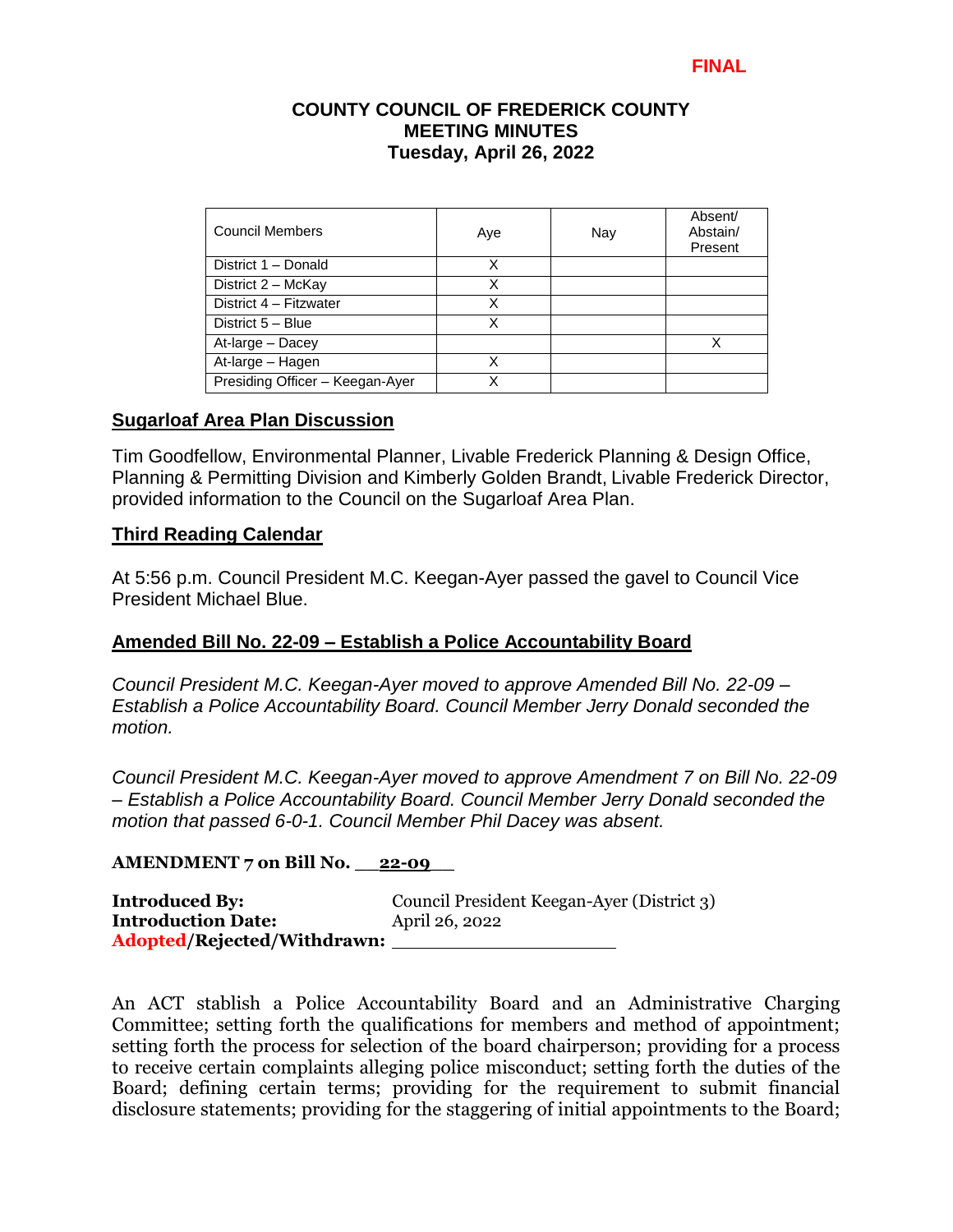### **FINAL**

### **COUNTY COUNCIL OF FREDERICK COUNTY MEETING MINUTES Tuesday, April 26, 2022**

providing for the application of this Act; and generally relating to police accountability in Frederick County.

On Exhibit 1, it is hereby amended as follows:

## **§1-2-702. COMPOSITION.**

\*\*\*\*\*

(F) Of the initial appointees to the Board, 3 appointees shall have a term of 1 year, **[**3**] 4** appointees shall have a term of 2 years, and **[**3**] 4** appointees, one of which shall be the chairperson, shall have a term of 3 years. Members may be reappointed, but may not serve more than 2 full consecutive 3-year terms.

| <b>Council Members</b>   | Aye | Nay | Absent/<br>Abstain/<br>Present |
|--------------------------|-----|-----|--------------------------------|
| District 1 - Donald      | x   |     |                                |
| District 2 - McKay       | x   |     |                                |
| District 4 - Fitzwater   | x   |     |                                |
| District 3 - Keegan-Ayer | x   |     |                                |
| At-large - Dacey         |     |     | x                              |
| At-large - Hagen         | x   |     |                                |
| Presiding Officer - Blue | x   |     |                                |

Council Member Phil Dacey arrived at the meeting at 5:58 p.m.

*The Council then returned to the original motion made by Council President M.C. Keegan-Ayer moved to approve Amended Bill No. 22-09 – Establish a Police Accountability Board which also incorporated adopted Amendment 7 which was not a substantive amendment requiring another public hearing. Council Member Jerry Donald seconded the motion that passed 7-0.*

| <b>Council Members</b>   | Aye | Nay | Absent/<br>Abstain/<br>Present |
|--------------------------|-----|-----|--------------------------------|
| District 1 - Donald      | Χ   |     |                                |
| District 2 - McKay       | x   |     |                                |
| District 4 - Fitzwater   | х   |     |                                |
| District 3 - Keegan-Ayer | х   |     |                                |
| At-large - Dacey         | Χ   |     |                                |
| At-large - Hagen         | x   |     |                                |
| Presiding Officer - Blue | x   |     |                                |

At 6:05 p.m. Council Vice President Michael Blue passed the gavel back to Council President M.C. Keegan-Ayer.